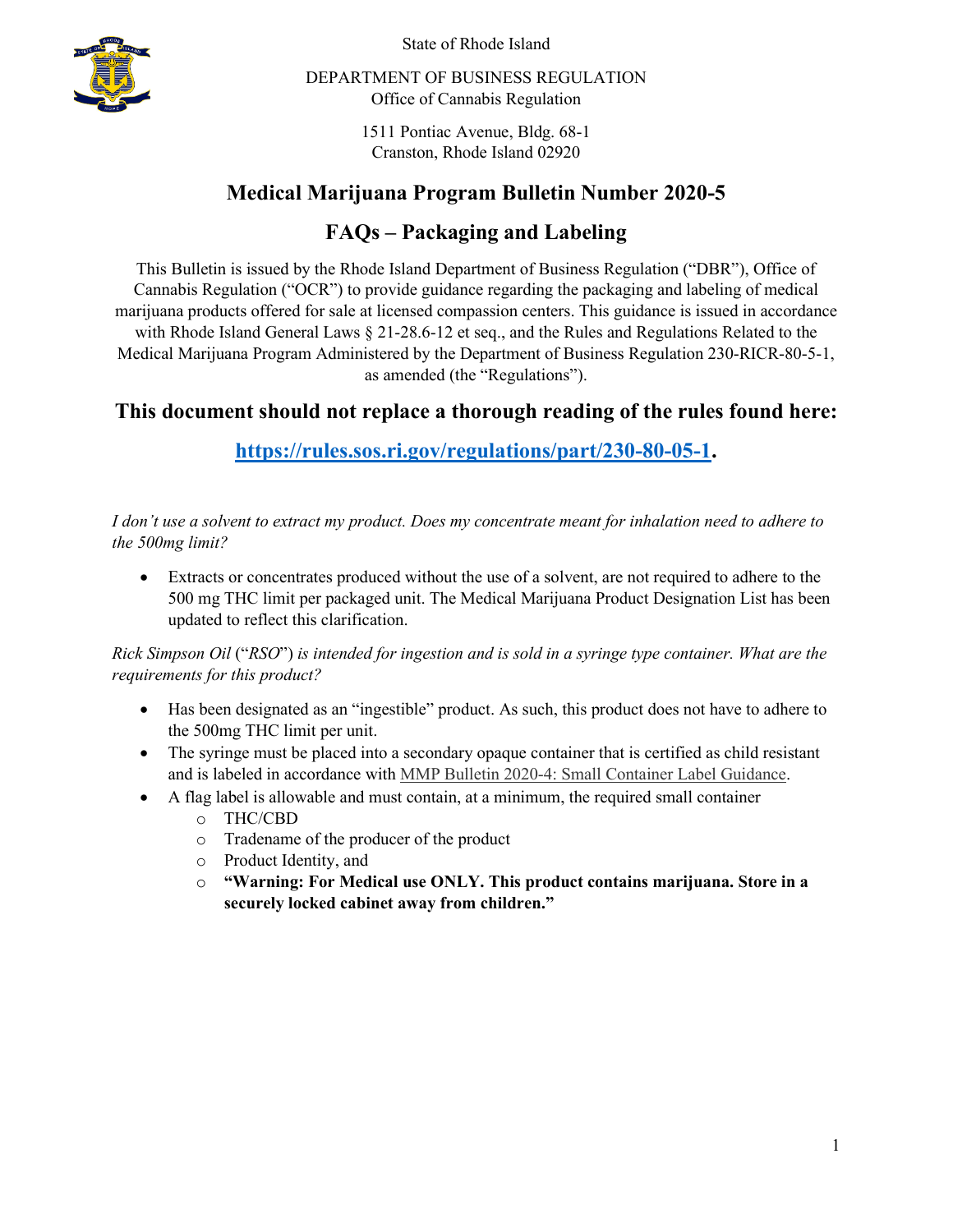

*Do all concentrate jars have to be opaque and black and white, even if placed into a secondary container?*

- All concentrate containers must be opaque but are not restricted to black and white. They can be of a neutral color.
- *Neutral colors include but are not limited to: black, white, gray, beige, brown, and tan. Neutral colors do not include primary and secondary colors (such as red, orange, yellow, green, blue, or purple) or any variant of primary or secondary colors.*

*The Universal symbol is too large for some of the small containers, does it have to be 1inch by 1inch?*

- The Small Container Guidance document has been updated to include a size reduction of the Universal ONLY on small containers from 1 inch by 1 inch to at least **0.48 inches wide by 0.35 inches tall.**
- The approved logo must be equal to or smaller than the universal symbol.

#### *What if I have a product that isn't already designated as medical marijuana?*

- Per Section 1.7 of the Regulation, please submit to  $E$ rica. Ferrelli $@d$ br. ri. gov the following information for review:
	- 1. Licensee Name:
	- 2. Product Name:
	- 3. Product Description:
	- 4. Picture(s) of the product:
	- 5. Any known health impacts, both positive and negative.
	- 6. A complete ingredient list.
- Before submitting the product for review, please ensure that: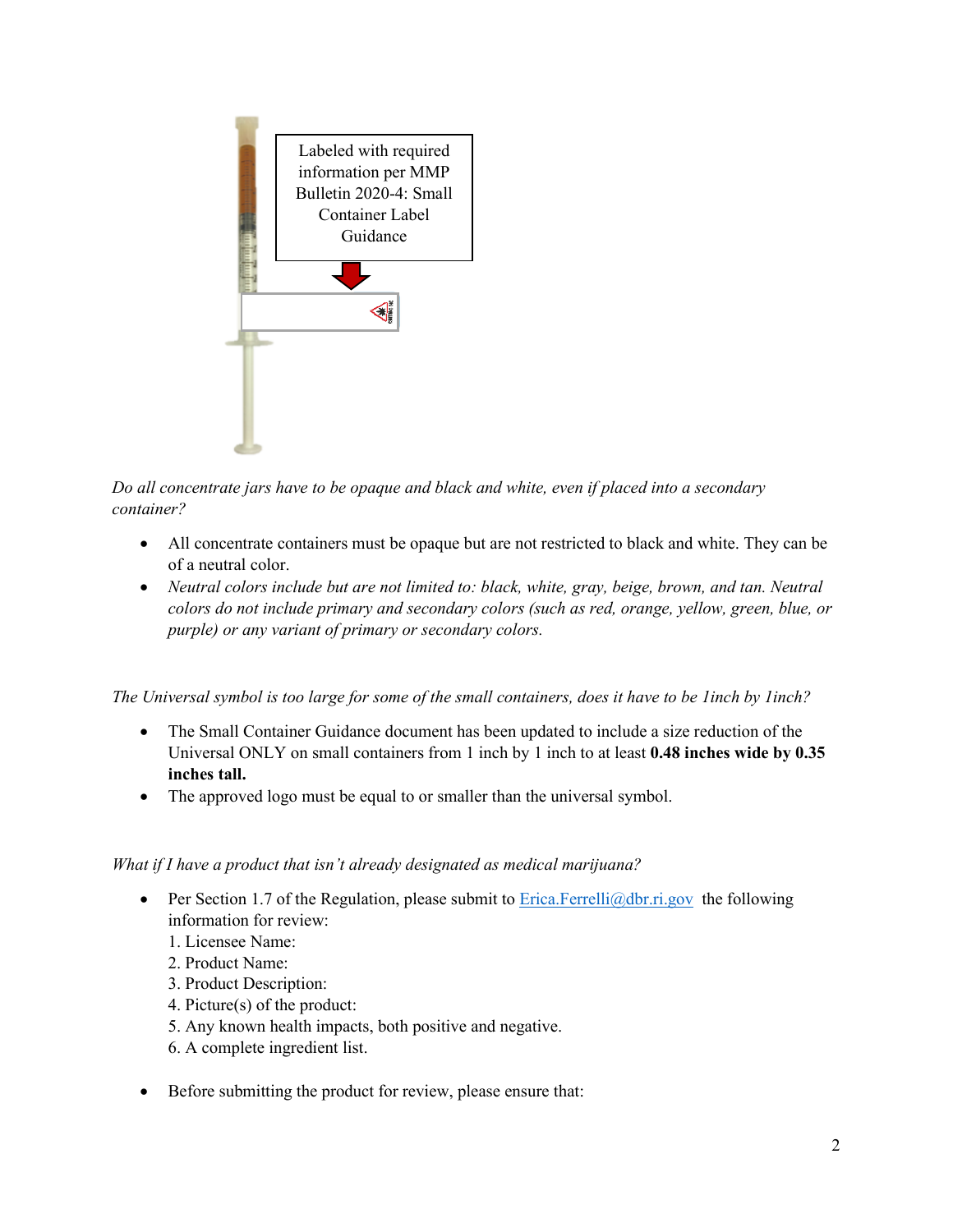1. The form is not designed to evade recognition as a marijuana product or otherwise hide the fact that it is a marijuana product.

2. The product does not target or appeal to minors.

3. The product is not designed to appear solely as a non-medical or adult-use product for consumption and/or use by the general public.

*Many questions were asked regarding specific labeling requirements per product types.* 

A document has been created which outline specific labeling requirements with examples for each product type and is available on our [website.](https://dbr.ri.gov/divisions/medicalmarijuana/)

*Is the universal symbol required to imprinted onto my edible/ingestible?* 

- The following categories of marijuana products must be imprinted with a universal symbol:
	- Chocolate:
	- Soft confections;
	- Hard confections or lozenges;
	- Consolidated baked goods (e.g. cookie, brownie, cupcake, granola bar); and
	- Pressed pills and capsules.

#### *Can a customer reuse a continually certified as child-resistant and resealable cap for their medical marijuana infused liquid products?*

- A continually certified as child-resistant and resealable cap must accompany each product at the point of sale. If the customer wants to reuse a continually certified child-resistant and resealable cap, they must present it at the time of sale. One must be presented for each purchased product.
- Compassion Centers should have in place a procedure that includes at a minimum the wearing of gloves to handle the cap, disposing of gloves between customers and sanitizing the area between customers.

#### *If I am packaging multiple single serving edible/ingestible products together, does each single serving have to be individually wrapped?*

- Multiple single serving units may be packaged together into one certified child resistant and continually resealable package.
- All THC limits for edible products must be followed. (10 mg per serving and 100 mg per package)

### *If my immediate container for flower or concentrate is child-resistant, does the secondary container also have to be child resistant?*

• If the immediate container is certified as child-resistant, the secondary container can be certified as child-resistant but is not required to be. If both the immediate and secondary containers are not child-resistant they both must be placed in an Exit Package that is certified as child-resistant upon sale.